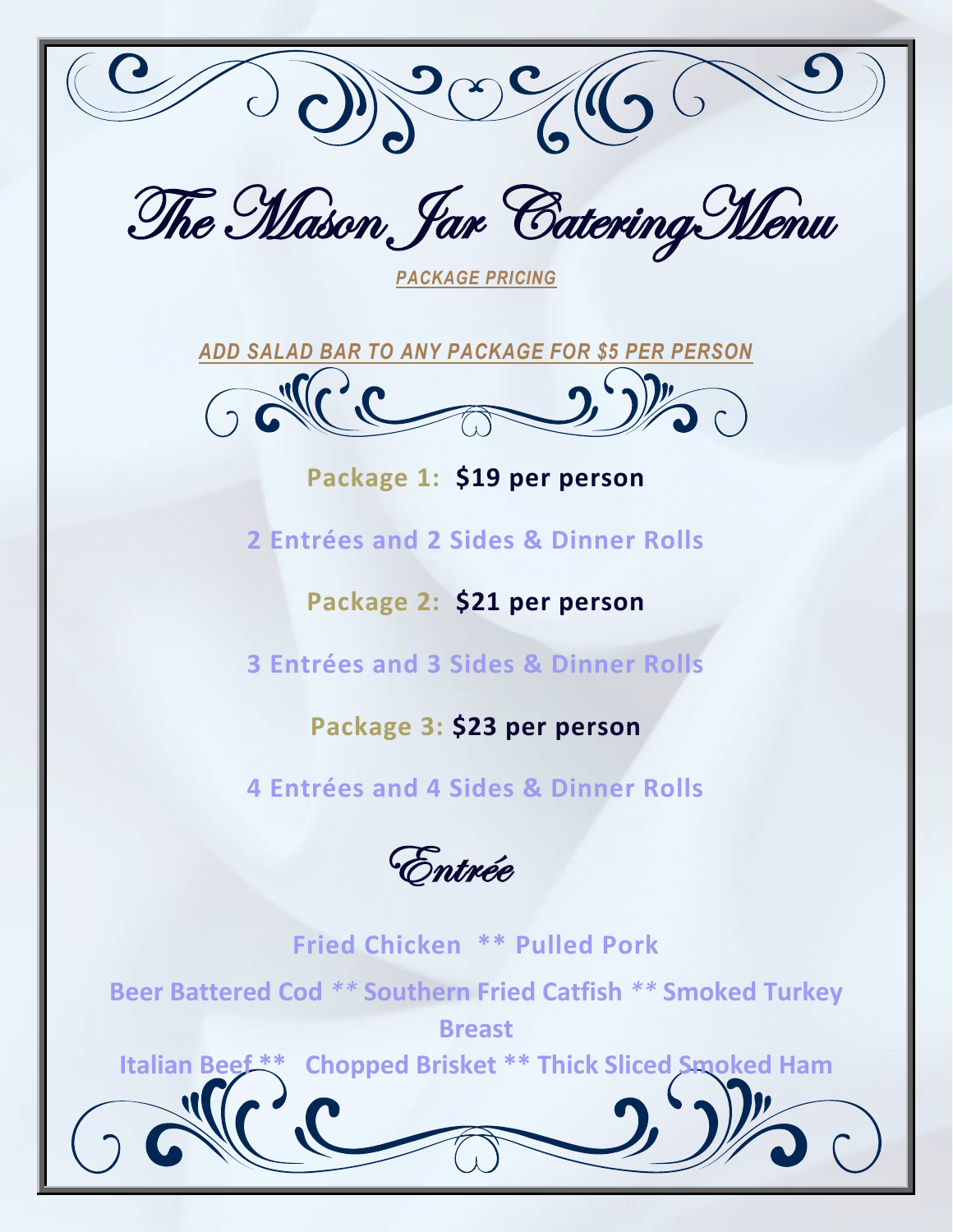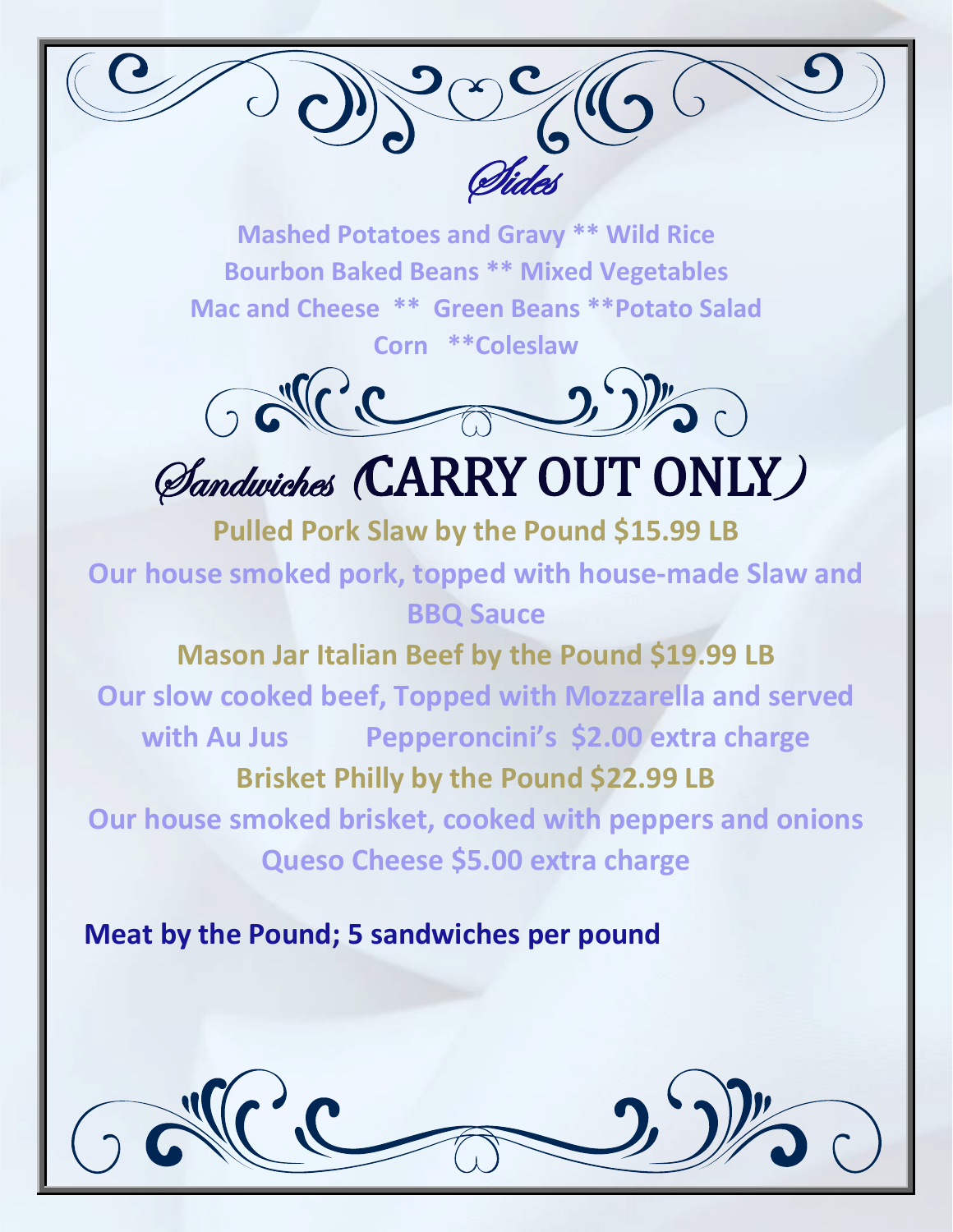

 $\bigcirc$ 



 **CATERING MENU** 241 N. Liberty St. Lowell, In 46356

## 219-225-5222

## **[www.themasonjarlowell.com](http://www.themasonjarlowell.com/)**

**Your Hosts: Jo Ellen Jostes and Chef Victor**

Call for Info or to Book Your Event

\*\*All Packages can be customized to your liking

\*\*All In-House Events will have an 20% Gratuity added to

final bill!

 $\overline{\phantom{a}}$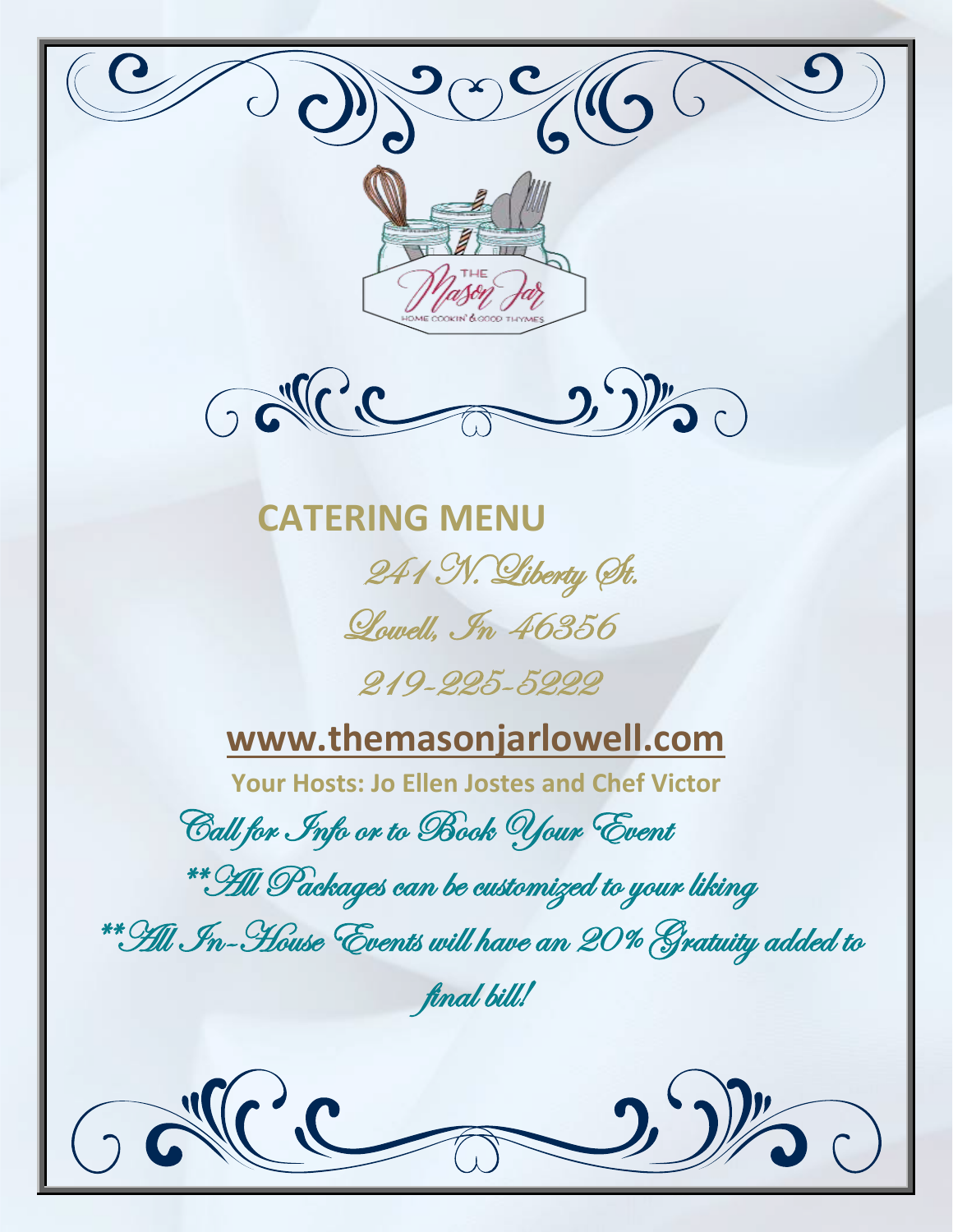Beverages

001900666

All varieties of punch priced per 2 gallons



| Fruit Punch            | #40                        |
|------------------------|----------------------------|
| Rum punch              | \$50                       |
| Mímosa punch           | \$60                       |
| Sangría punch          | \$50                       |
| House wine             | \$14 per bottle            |
| 5 hour standard        |                            |
| Package bar            | \$15 per person            |
| Call Brand Bar upgrade | additional \$8 per person  |
| Top shelf bar upgrade  | additional \$14 per person |

coffee; soda and water  $\qquad$  \$3 per person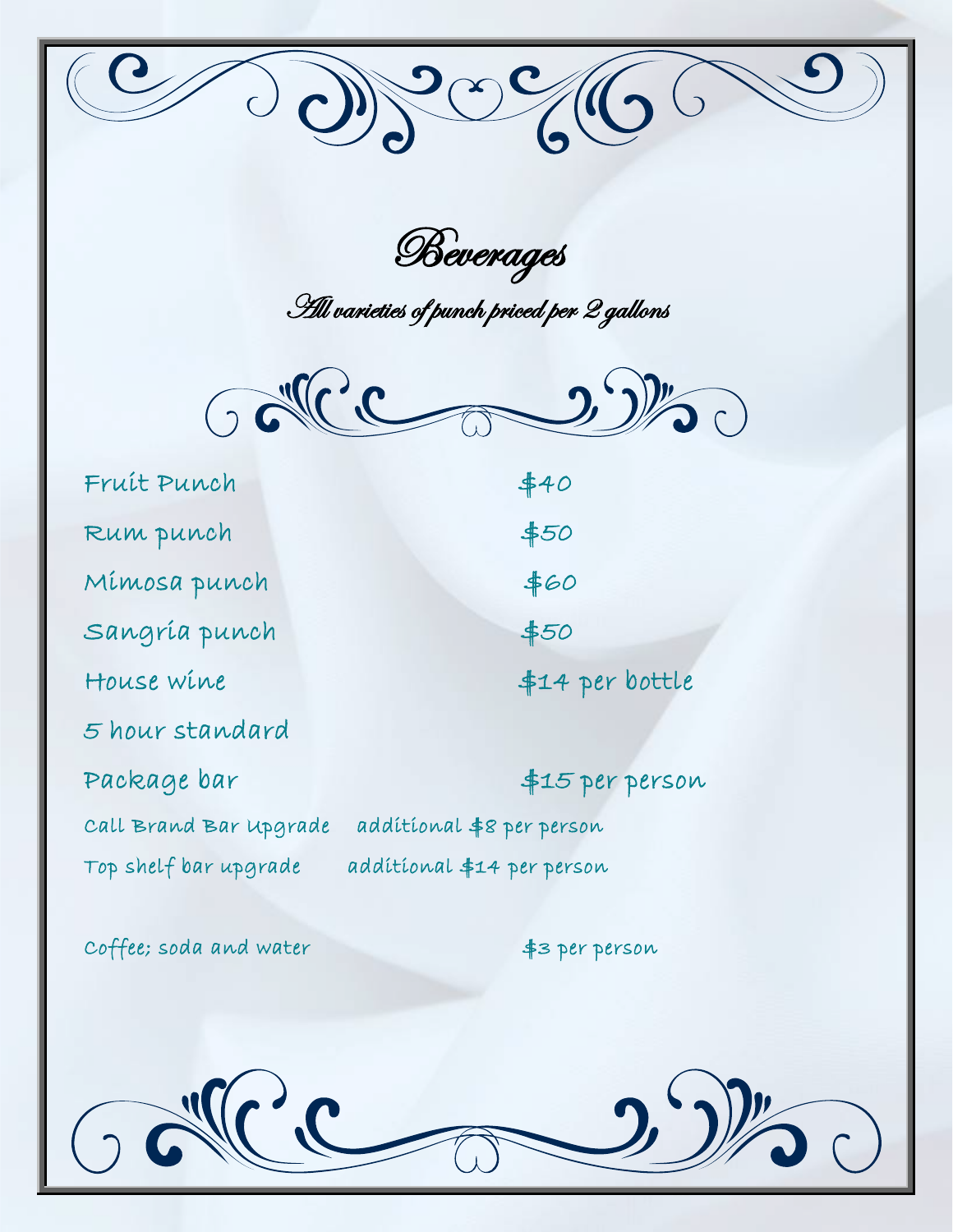

Optional packages



# COLD CUT BUFFET

Various Meats, Cheeses, Breads, Lettuce, Tomato, Potato Salad or Chips, Pasta Salad and Condiments

\$17 per person

# Chicken or tuna salad

## On ciabatta

Pasta Salad, Coleslaw or Potato Salad

\$15 per person

i<br>I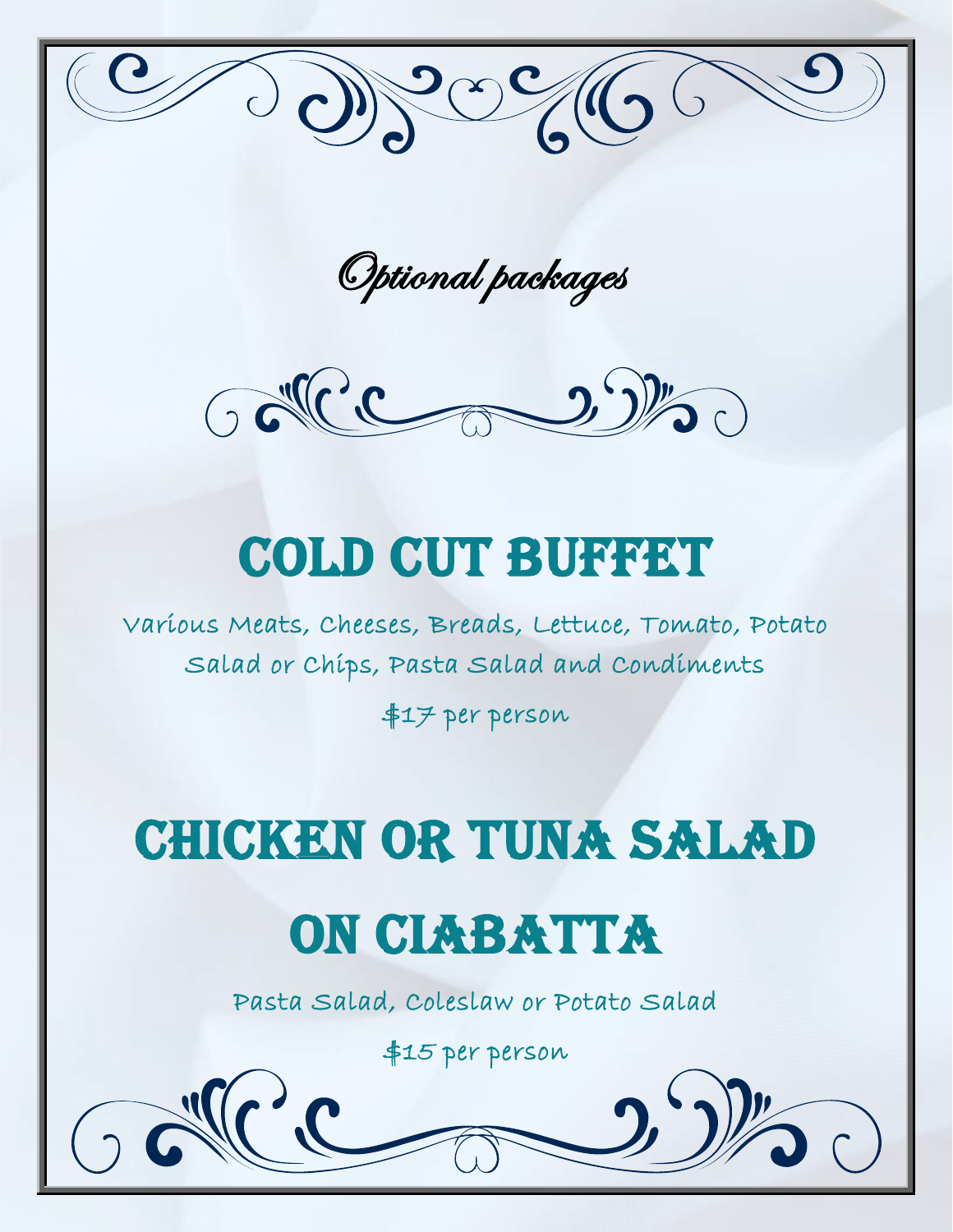

Additional Menu Items are available upon request.

A signed Contract and Non-Refundable deposit is required to reserve a date

ALL PRICES SUBJECT TO CHANGE WITHOUT NOTICE



Sales tax of 7% will be added Gratuity of 20% Minimum of 50 people for off site catering

#### **OTHER SERVICES**

Servers (each) \$75 for 3 hours

Bartender (each) \$100 for cash/tab Bar (5 hours)

Bartender (each) \$75 for open bar (5 hours)

Delivery and Set Up Fee will be determined by milage